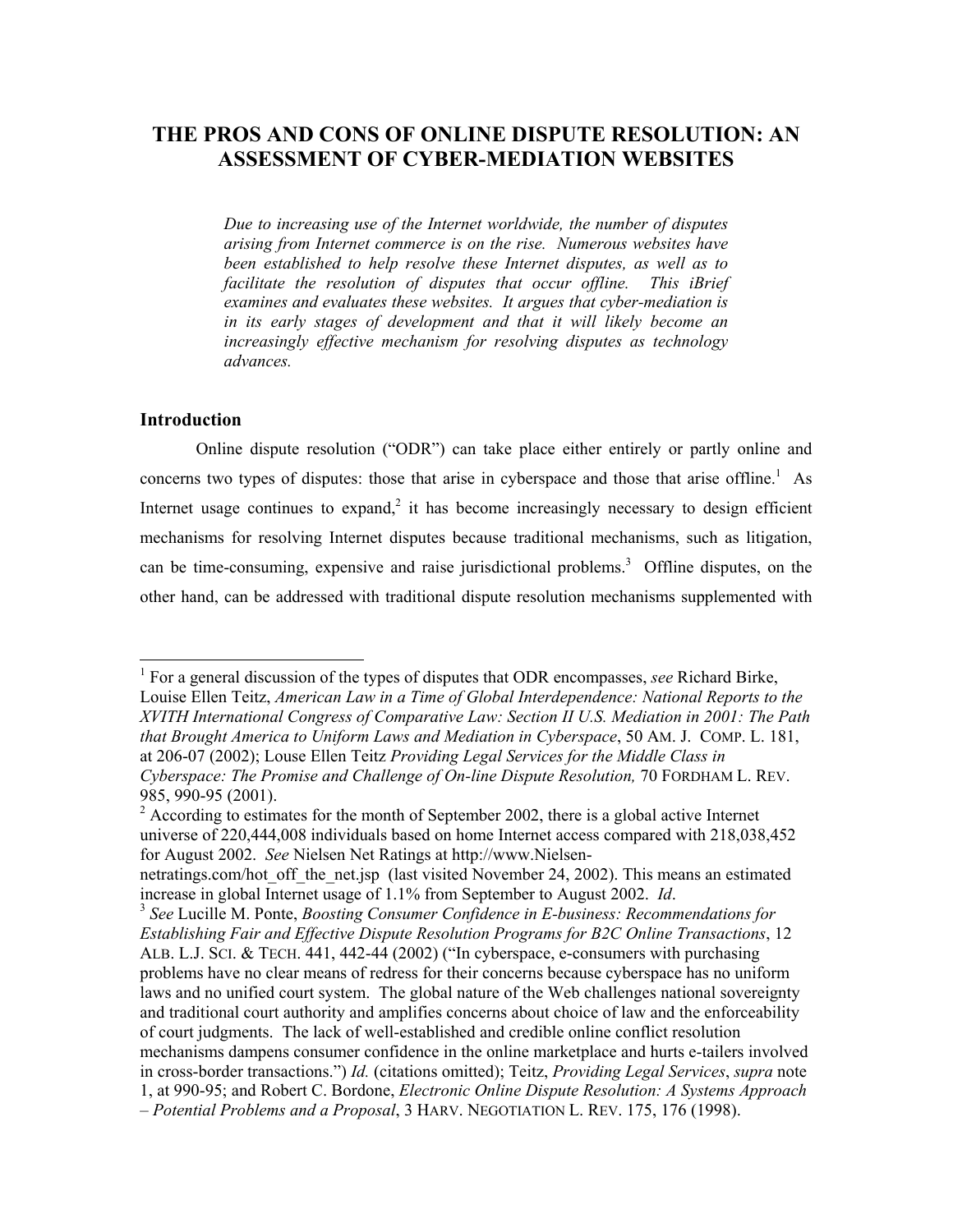online technologies.<sup>[4](#page-1-0)</sup> Although the methods of ODR available range from negotiation and mediation to modified arbitration to modified jury proceedings,<sup>5</sup> the focus of this iBrief is on negotiation and mediation in the online environment.<sup>[6](#page-1-2)</sup> In particular, it examines and evaluates websites that use mediation techniques to help resolve disputes.

This first part of this iBrief discusses various websites that provide mediation services.<sup>[7](#page-1-3)</sup> The most salient difference between these websites is in their level of automation.<sup>[8](#page-1-4)</sup> As the discussion below indicates, some websites are fully automated and require little human intervention, while others involve a neutral third party as a facilitator. The second section argues that undertaking mediation over the Internet ("cyber-negotiation" and "cyber-mediation") has advantages and disadvantages when compared with traditional, face-to-face mediation. The advantages include cost savings and convenience, while the disadvantages include that it is impersonal and potentially inaccessible to some individuals. The final section concludes that some of the disadvantages of cyber-mediation may be overcome as technology advances and high-speed Internet connections allow for video-conferencing.

### **Cyber-Mediation Websites**

#### *Fully Automated Cyber-Negotiation*

Websitessuch as Cybersettle,  $9$  SettlementOnline<sup>10</sup> and clickNsettle<sup>11</sup> offer services that are entirely online and focus primarily on negotiating monetary settlements. These websites serve as a neutral arena to exchange settlement offers. Offers of what? Typically, an aggrieved individual (or, in most cases, his or her insurer), initiates a claim by logging onto the service's secure website and setting a deadline for resolution, which is typically 30 to 60 days. The service then emails the other party to let him or her know that a settlement offer has been proposed and also gives them access to the website. The party can either accept or decline to participate. If

<span id="page-1-7"></span><span id="page-1-0"></span><sup>4</sup> *See* Birke *et al.*, *supra* note 1, at 206-07.

<span id="page-1-1"></span><sup>5</sup> *See* Lucille M. Ponte, *Throwing Bad Money After Bad: Can Online Dispute Resolution (ODR) Really Deliver the Goods for the Unhappy Internet Shopper?* 3 TUL. J. TECH. & INTELL. PROP. 55, 66-87 (2001) for a discussion of the various forms of mediation services, arbitration services and jury proceedings that are available online.

<span id="page-1-2"></span><sup>&</sup>lt;sup>6</sup> Although online adjudicatory mechanisms (such as arbitration and jury proceedings) also merit attention, they pose a unique set of issues (e.g. reaching and enforcing decisions and verdicts) that are beyond the scope of this iBrief.

<span id="page-1-3"></span><sup>7</sup> *See* Ponte, *supra* note 3, at 66-79 for a discussion of the various forms of mediation services, arbitration services and jury proceedings that are available online.

<span id="page-1-4"></span><sup>8</sup> *See* Teitz, *Providing Legal Services*, *supra* note 1, at 999.

<span id="page-1-5"></span><sup>9</sup> *See* Cybersettle, *at* [http://www.cybersettle.com](http://www.cybersettle.com/) (last visited Feb. 11, 2003).

<span id="page-1-6"></span><sup>&</sup>lt;sup>10</sup> *See* SettlementOnline, *at* [http://www.settlementonline.com](http://www.settlementonline.com/) (last visited Feb. 11, 2003).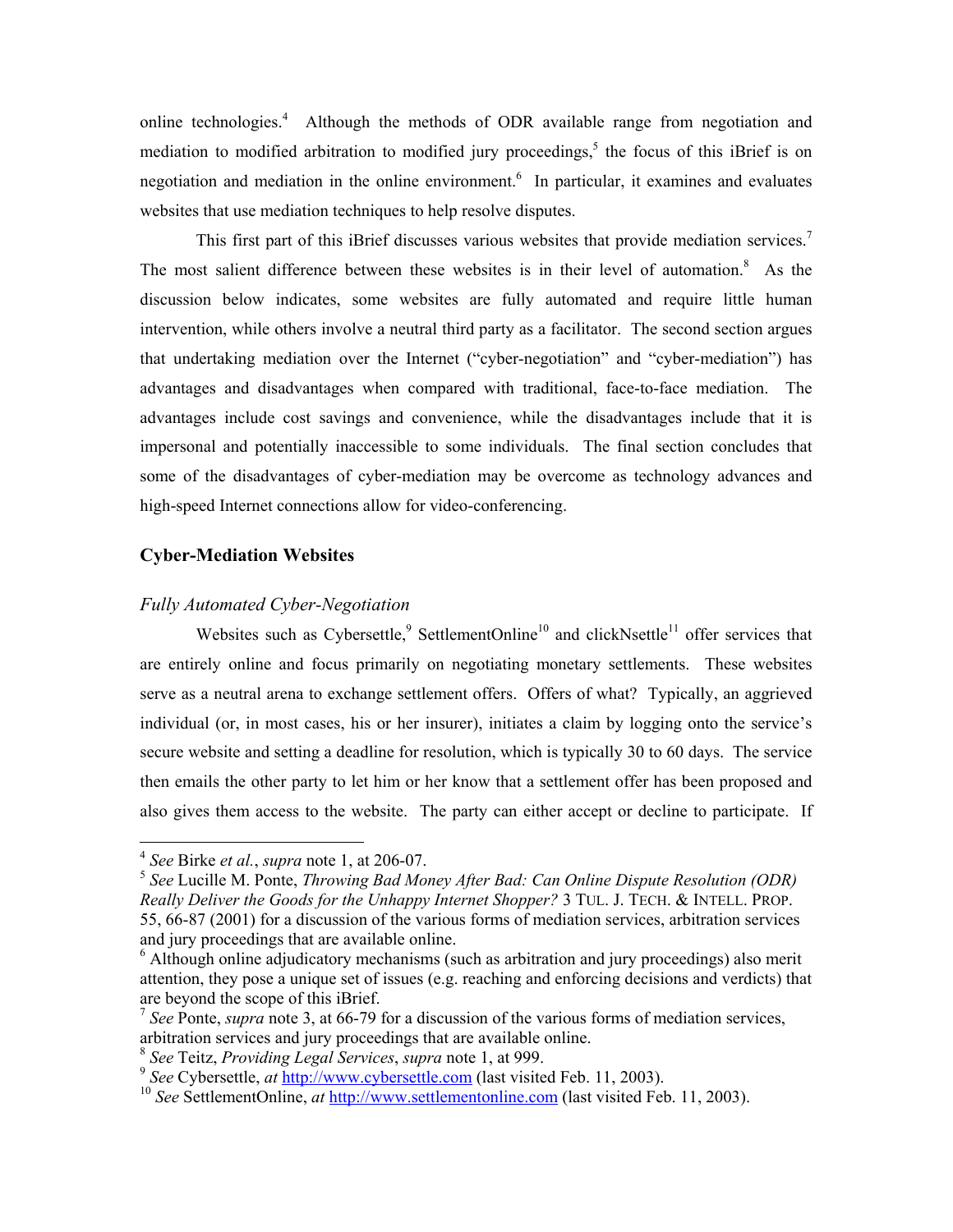they decide to participate, he or she logs onto the website and submits a demand. Computer software automatically compares the demand with the settlement offer and emails both parties to let them know whether they are within the "range" of settlement or whether there has been any movement towards settlement.

Cybersettle and SettlementOnline both allow three rounds of bidding.<sup>12</sup> The cybernegotiation starts off with the initiating party entering settlement offers ranked for the first, second, and third rounds and expiration dates for those rounds.<sup>13</sup> Computer software then emails the other party explaining that a settlement offer has been made and requests the other party to put forth counteroffers for the first, second, and third rounds. <sup>14</sup> Computer software then compares the offers and counteroffers for each round to ascertain whether the parties have reached a settlement.<sup>15</sup> If the software determines that a settlement has not been reached, then their offers remain confidential and future bargaining positions are unaffected.<sup>16</sup>

ClickNsettle, on the other hand, allows many rounds of offers and counteroffers within a specified period of time.<sup>17</sup> To ensure that the negotiations take place in good faith, partiers are required to increase (or decrease) their offer (or counteroffer) by a specified percentage over their previous offer (or counteroffer). <sup>18</sup> If a settlement is not reached within the specified time period, then the offers expire and the cyber-negotiation fails.<sup>19</sup> The parties are, of course, free to resubmit their claim or move forward with another dispute resolution mechanism, such as arbitration or litigation.

 $\overline{\phantom{a}}$ 

<http://settlementonline.com/Proposal2.html>(last visited Nov. 27, 2002).

<span id="page-2-4"></span><sup>16</sup> *See* Cybersettle, *Claim Resolution Services*, *at* 

<http://www.cybersettle.com/products/claimresolution.asp>(last visited Nov. 27, 2002); and SettlementOnline, *Illustrating the Automated Negotiation*, *at* 

<sup>&</sup>lt;sup>11</sup> *See* clickNsettle, *at* [http://www.clicknsettle.com](http://www.clicknsettle.com/) (last visited Feb. 11, 2003).

<span id="page-2-0"></span><sup>&</sup>lt;sup>12</sup> See Cybersettle, *Cybersettle Demonstration*, *at* [http://www.cybersettle.com/demo/demo\\_pf.asp](http://www.cybersettle.com/demo/demo_pf.asp) (last visited Nov. 27, 2002); and Settlement Online, *Settlement Online Pilot Program Proposal*, *at* <http://settlementonline.com/Proposal.html> (last visited Nov. 27, 2002).

<span id="page-2-1"></span> $\overline{13}$   $\overline{Id}$ .  $^{14}$  *Id.* 

<span id="page-2-3"></span><span id="page-2-2"></span><sup>&</sup>lt;sup>15</sup> On Cybersettle, a settlement is reached if there is less than 20% between the offers in any of the rounds, and then the claim will settle for the average of the two amounts. *See* Cybersettle, *Cybersettle Demonstration*, *at* [http://www.cybersettle.com/demo/demo\\_pf.asp](http://www.cybersettle.com/demo/demo_pf.asp) (last visited Nov. 27, 2002). SettlementOnline, on the other hand, allows the parties to set their own settlement range for each individual case. *See* SettlementOnline, *Product Analysis*, *at* 

<http://settlementonline.com/Proposal3.html>(last visited Nov. 27, 2002).

<span id="page-2-5"></span><sup>&</sup>lt;sup>17</sup> *See* Ponte, supra note 3, at 67.

<span id="page-2-6"></span><sup>18</sup> *See id*. at 67, n. 56.

<span id="page-2-7"></span><sup>19</sup> *See id*.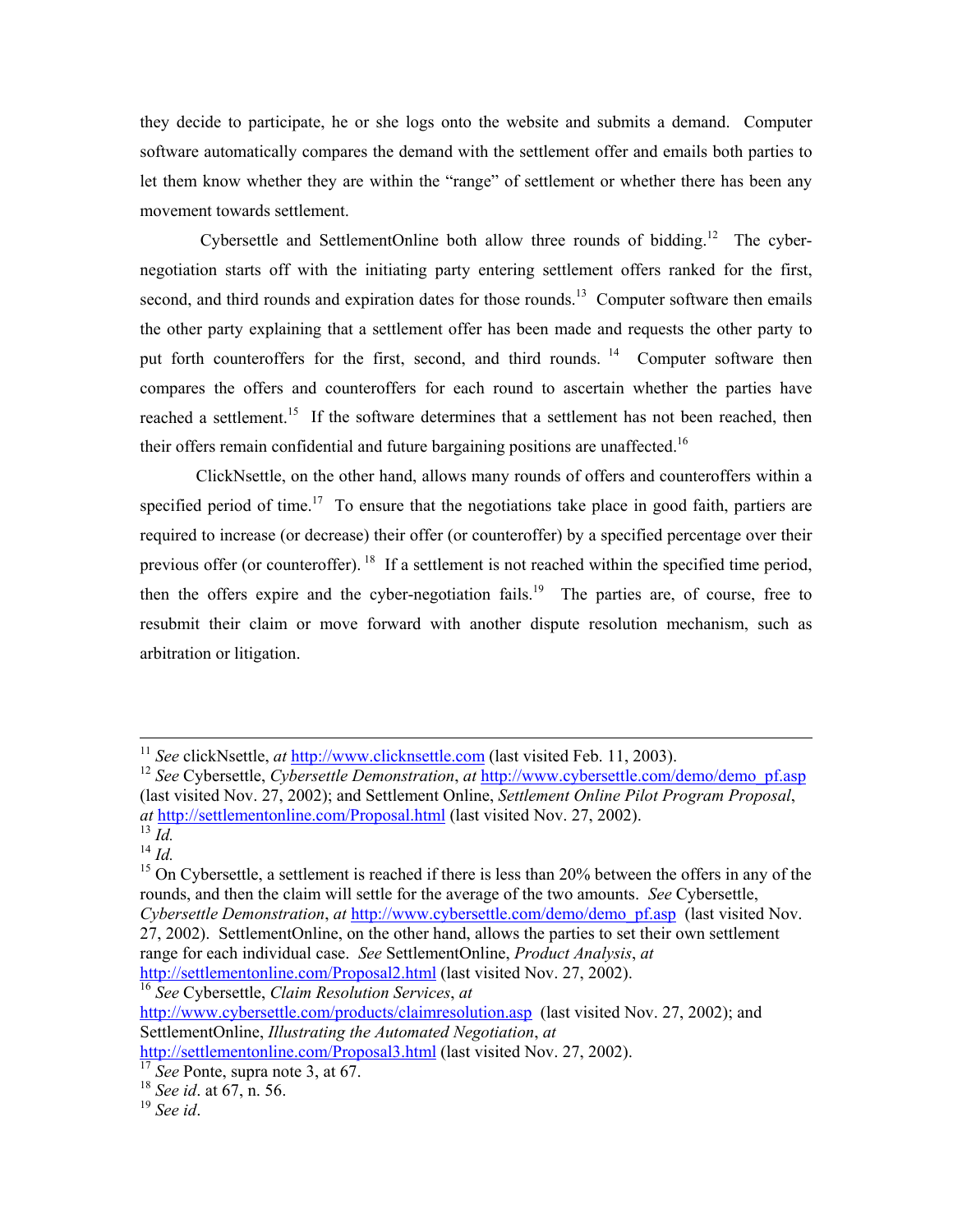# *Cyber-Mediation Using Sophisticated Software and a Neutral Third Party Facilitator*

One $Accord^{20}$  uses an innovative negotiation process and a powerful computer software program that enables multiple parties to participate in interest-based negotiation.<sup>21</sup> The process has several phases and "uses optimization . . . to transform conflicting objectives into fair and efficient solutions."<sup>22</sup> Initially, a third party facilitator works with the parties either in person or over the Internet to help them express their interests and identify issues.<sup>23</sup> The facilitator is an attorney who has completed a special 30-hour online training course.<sup>24</sup> He or she helps the parties model a negotiation problem and complete a "Single Negotiation Form," which outlines the underlying agreement and leaves blanks for unresolved issues.<sup>25</sup> The facilitator then works with each party individually to elicit their own initial confidential preferences among each of the issues and possible outcomes.<sup>26</sup>

Once the parties' data is entered into the website, the OneAccord software uses it to develop settlement packages for the parties to consider.<sup>27</sup> The facilitator continues to work with the parties to evaluate settlement packages and to refine preferences.<sup>28</sup> If the parties choose the same settlement package or "solution," the software attempts to generate improvements in order to maximize the benefits to both parties.<sup>29</sup> Once a party wishes to terminate the negotiation, a final written agreement is drafted with the current solution and signed by all of the parties.<sup>[30](#page-3-10)</sup>

### *Traditional Mediation Using Online Technologies*

Mediation firms have established websites such as Internet Neutral,  $31$  SquareTrade<sup>32</sup> and WebMediate<sup>33</sup> to facilitate the resolution of disputes. Although these websites rely primarily on

visited Nov. 27, 2002) (outlining the six phases of the OneAccord negotiation process).

<span id="page-3-2"></span>22 Thiessen & McMahon, Jr., *supra* note 17, at 647.

 $\overline{\phantom{a}}$ 

<span id="page-3-10"></span>

<span id="page-3-0"></span><sup>20</sup> *See* OneAccord, *at* [http://www.oneaccordinc.com](http://www.oneaccordinc.com/) (last visited Feb. 11, 2003).

<span id="page-3-1"></span><sup>21</sup> *See* Ernest M. Thiessen & Joseph McMahon, Jr., *Beyond Win-Win in Cyberspace*, 15 OHIO ST.

J. ON DISP. RESOL. 643 (2000) (describing OneAccord negotiation process and then applying it to a hypothetical negotiation problem); and http://www.oneaccordinc.com/html/process.html (last

<span id="page-3-3"></span><sup>23</sup> *See* SmartSettle, *SmartSettle Process, at* <http://www.oneaccordinc.com/html/process.html>(last visited Nov. 27, 2002).

<span id="page-3-4"></span><sup>24</sup> *See* SmartSettle, *Professional Development and Training, at* 

<http://www.smartsettle.com/more/content.php?training.html> (last visited Jan. 26, 2003).

<span id="page-3-5"></span><sup>25</sup> *See* Thiessen & McMahon, Jr., *supra* note 17, at 647.

<span id="page-3-6"></span><sup>26</sup> *See id.* at 647-48.

<span id="page-3-7"></span><sup>27</sup> *See* SmartSettle, *SmartSettle Process, at* http://www.oneaccordinc.com/html/process.html (last visited Nov. 27, 2002).<br><sup>28</sup> See id.

<span id="page-3-8"></span>

<span id="page-3-9"></span><sup>&</sup>lt;sup>29</sup> See SmartSettle, *SmartSettle Process, at* http://www.oneaccordinc.com/html/process.html (last visited Nov. 27, 2002).; *See also* Thiessen & McMahon, Jr., *supra* note 17, at 648.

<span id="page-3-11"></span> $31$  *See* Internet Neutral, *at* [http://www.internetneutral.com](http://www.internetneutral.com/) (last visited Feb. 11, 2003).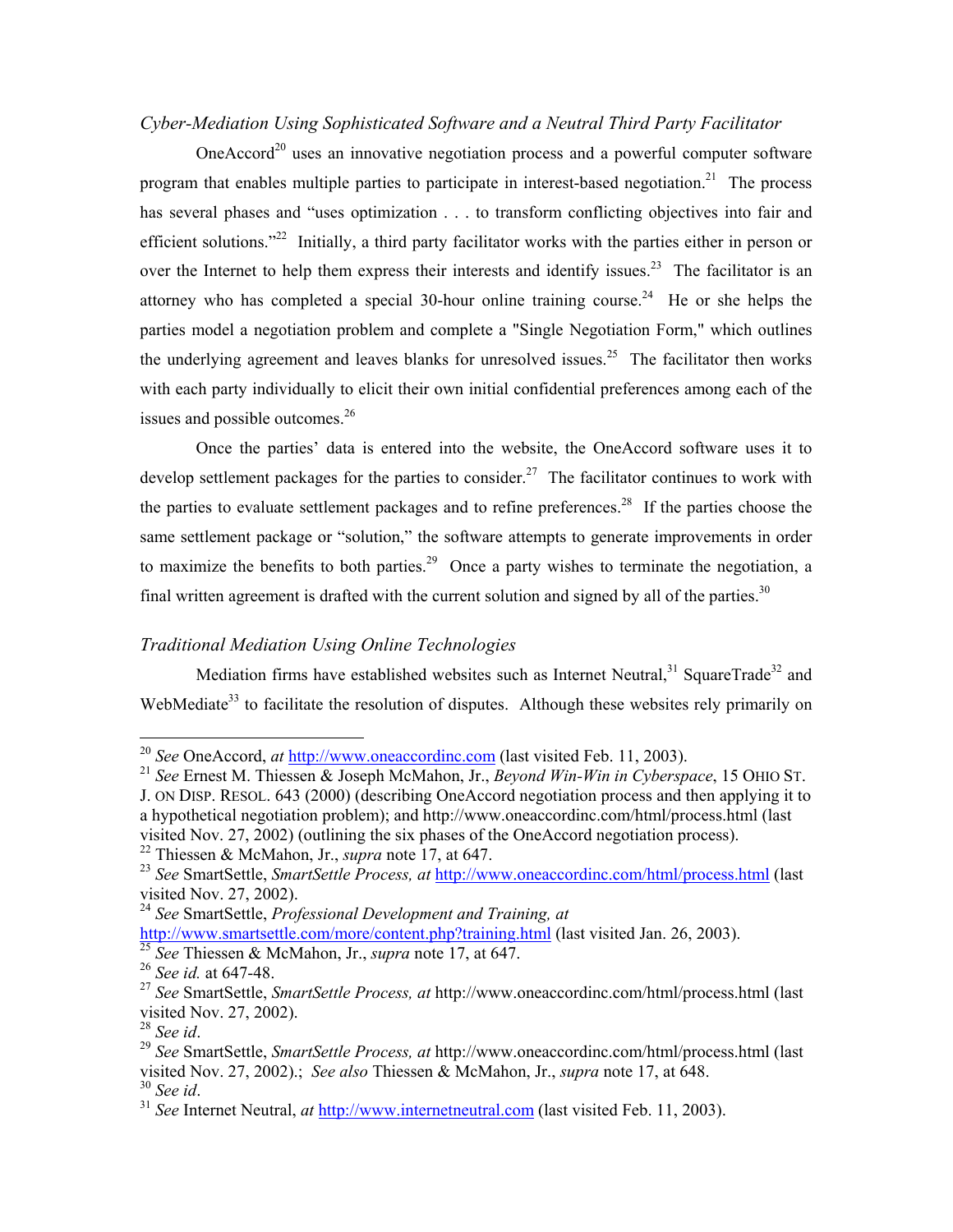online technologies such as e-mail, listservs, chat rooms, and instant messaging, they also incorporate more traditional communication methods into the negotiation process. Typically, a party contacts the service and fills out an online form that identifies the problem and possible resolutions. A mediator then reviews the form and contacts the other party to see if they will participate in the mediation. If the other party agrees to participate, they can fill out their own form or respond to the initial from through e-mail. This initial exchange of views may help the parties to understand the dispute better and possibly to reach an agreement. If the dispute remains unresolved, the mediator will work with the parties to help determine issues, articulate interests, and evaluate potential solutions.

Internet Neutral allows the parties to choose from several online mediation alternatives, including e-mail, instant messaging, chat conference rooms, and/or video conferencing.<sup>34</sup> The costs, however, vary depending on the online technology used and the length of the mediation sessions.<sup>35</sup> For mediations relying on technologies other than e-mail (e.g. chat conference rooms or videoconferencing), the parties are charged a half-day fee of \$250 (and then \$125 per hour after the half-day), which is split equally between the parties.<sup>36</sup> Disputes with simple facts that rely entirely on e-mail are charged for the time that the mediator spends preparing, sending and reviewing emails. $37$  The fee varies from \$1 to \$6 per minute, depending on the disputed amount.<sup>38</sup> Internet Neutral uses conferencing software that enables the mediator to communicate with the parties in designated channels or "rooms" accessed by passwords.<sup>39</sup> During the mediation, the software enables the parties to communicate through two channels: one channel is for a private dialogue between one party and the mediator, while the other channel is an open dialogue with all participants, including the mediator. $40$ 

SquareTrade does not charge fees to the parties in the initial stage of its dispute resolution process.<sup>41</sup> During this initial stage, the parties try to reach an agreement by communicating

<sup>32</sup> *See* SquareTrade, *at* [http://www.squaretrade.com](http://www.squaretrade.com/) (last visited Feb. 11, 2003).

<sup>33</sup> *See* WebMediate, *at* [http://www.webmediate.com](http://www.webmediate.com/) (last visited Feb. 11, 2003).

<span id="page-4-0"></span><sup>34</sup> *See* Internet Neutral, *Internet Neutral – Online Mediation Specialists*, *at*  <http://www.internetneutral.com/nutshell.htm> (last visited Nov. 27, 2002).

<span id="page-4-1"></span><sup>35</sup> *See* Internet Neutral, *How Much will this Cost? at* <http://www.internetneutral.com/fees.htm> (last visited Nov. 27, 2002).<br> $36$  See id.

<span id="page-4-2"></span>

<span id="page-4-5"></span><span id="page-4-4"></span>

<span id="page-4-3"></span><sup>36</sup> *See id*. 37 *See id*. 38 *See id*. 39 *See* Internet Neutral, *The Forum for Online Mediation*, *at*

<span id="page-4-6"></span><http://www.internetneutral.com/forum.htm> (last visited Nov. 27, 2002).<br><sup>40</sup> See id.

<span id="page-4-7"></span><sup>&</sup>lt;sup>41</sup> *See* SquareTrade, *A Simple, 4 Step Process to Resolve Disputes, at* [http://www.squaretrade.com/cnt/jsp/odr/learn\\_odr.jsp](http://www.squaretrade.com/cnt/jsp/odr/learn_odr.jsp) (last visited Nov. 27, 2002).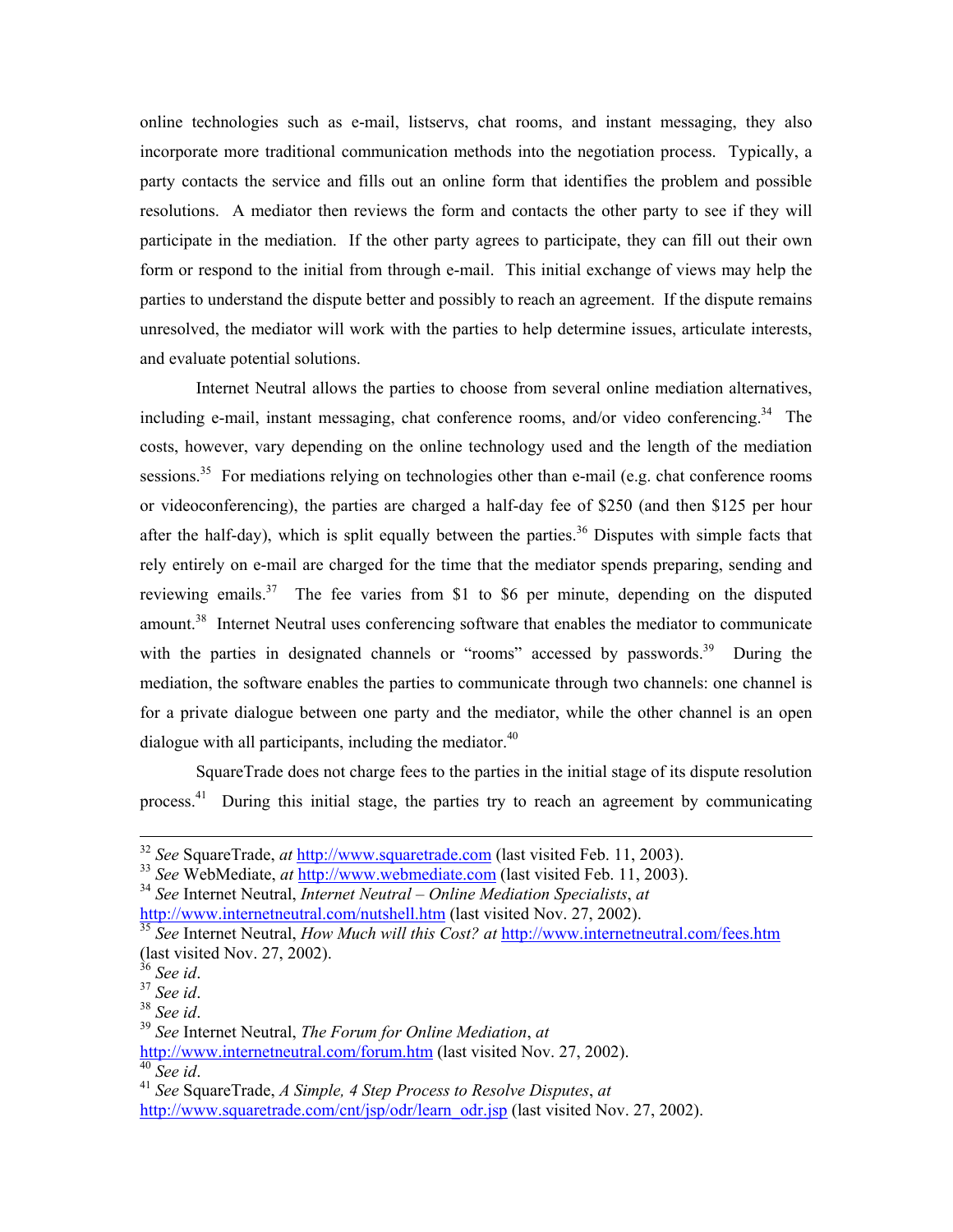<span id="page-5-8"></span>directly with each other through SquareTrade's Direct Negotiation tool, which is a completely automated web-based communications tool.<sup>42</sup> If the parties are unable resolve the case through direct negotiation, then they have the option of requesting assistance from a mediator.<sup>43</sup> SquareTrade is careful to explain that the mediator is not a judge or arbitrator, but merely seeks "to facilitate positive solution-oriented discussion between the parties… The mediator will only recommend a resolution if the parties request it."<sup>44</sup> Even then, the mediator's recommendation is not binding on the parties.

WebMediate provides a range of cyber-mediation services along with other dispute resolution systems, including arbitration.<sup>45</sup> It claims to be the "only company to provide a fully-integrated range of ADR processes online – alternatively, simultaneously, or sequentially."<sup>[46](#page-5-4)</sup> WebMediate offers parties an opportunity to begin with less powerful dispute resolution mechanisms and, if those fail to reach a settlement, to move onto more powerful dispute resolution mechanisms.<sup>47</sup> Almost all of WebMediate's cases enter into their system through a fully automated cyber-mediation process, WebSettlement, which is similar to the fully automated processes discussed above.<sup>48</sup> If the dispute is not resolved through WebSettlement, then "parties" may choose to involve an experienced online WebMediator, to facilitate the discussion of their dispute and assist in identifying and assessing options for resolution.<sup>49</sup> After exhausting the WebSettlement and WebMediator options, the parties may then choose WebArbitration and "submit their dispute for resolution by a third-party sitting in the role of a private judge."<sup>50</sup>

<span id="page-5-0"></span> $42$  See id.

<span id="page-5-1"></span>

<span id="page-5-3"></span><span id="page-5-2"></span>

<sup>42</sup> *See id*. 43 *See id*. 44 *see id*. 45 *See* WebMediate, *Welcome to the Dispute Resolution Revolution*, *at* 

http://www.webmediate.com/intro.html (last visited Nov. 27, 2002); *see also* Ryan Baker, WebMediate, Inc. submission to the Department of Commerce and Federal Trade Commission Joint Workshop on Alternative Dispute Resolution for Online Consumer Transactions, *available at* <http://www.ftc.gov/bcp/altdisresolution/comments/> (last visited Nov. 27, 2002).

<span id="page-5-4"></span><sup>46</sup> *See* David Baron, WebMediate, Inc., presentation to the American Bar Association Task Force on E-commerce and Alternative Dispute Resolution in San Diego, CA on Feb. 17, 2001, *available at* <http://www.law.washington.edu/ABA-eADR/documentation/2001.02.17doc.html> (last visited Nov. 27, 2002).

<span id="page-5-5"></span><sup>47</sup> *See* Baron, *supra* note 42; *see also* Baker submission to the Department of Commerce, *supra* note 36; *see also* WebMediate, *Welcome to the Dispute Resolution Revolution*, *at* <http://www.webmediate.com/intro.html> (last visited Nov. 27, 2002).

<span id="page-5-6"></span><sup>48</sup> *See* WebMediate, *Welcome to the Dispute Resolution Revolution*, *at*  <http://www.webmediate.com/intro.html> (last visited Nov. 27, 2002).

<span id="page-5-7"></span><sup>&</sup>lt;sup>49</sup> *Id.* The parties may, of course, skip WebSettlement and begin with or rely solely on WebMediator or WebArbitration. *See id.*

<sup>&</sup>lt;sup>50</sup> See id. The cyber-arbitration process ends with an arbitrator rendering a binding decision. "In a somewhat more formal process than WebMediation, parties are encouraged to make their 'case'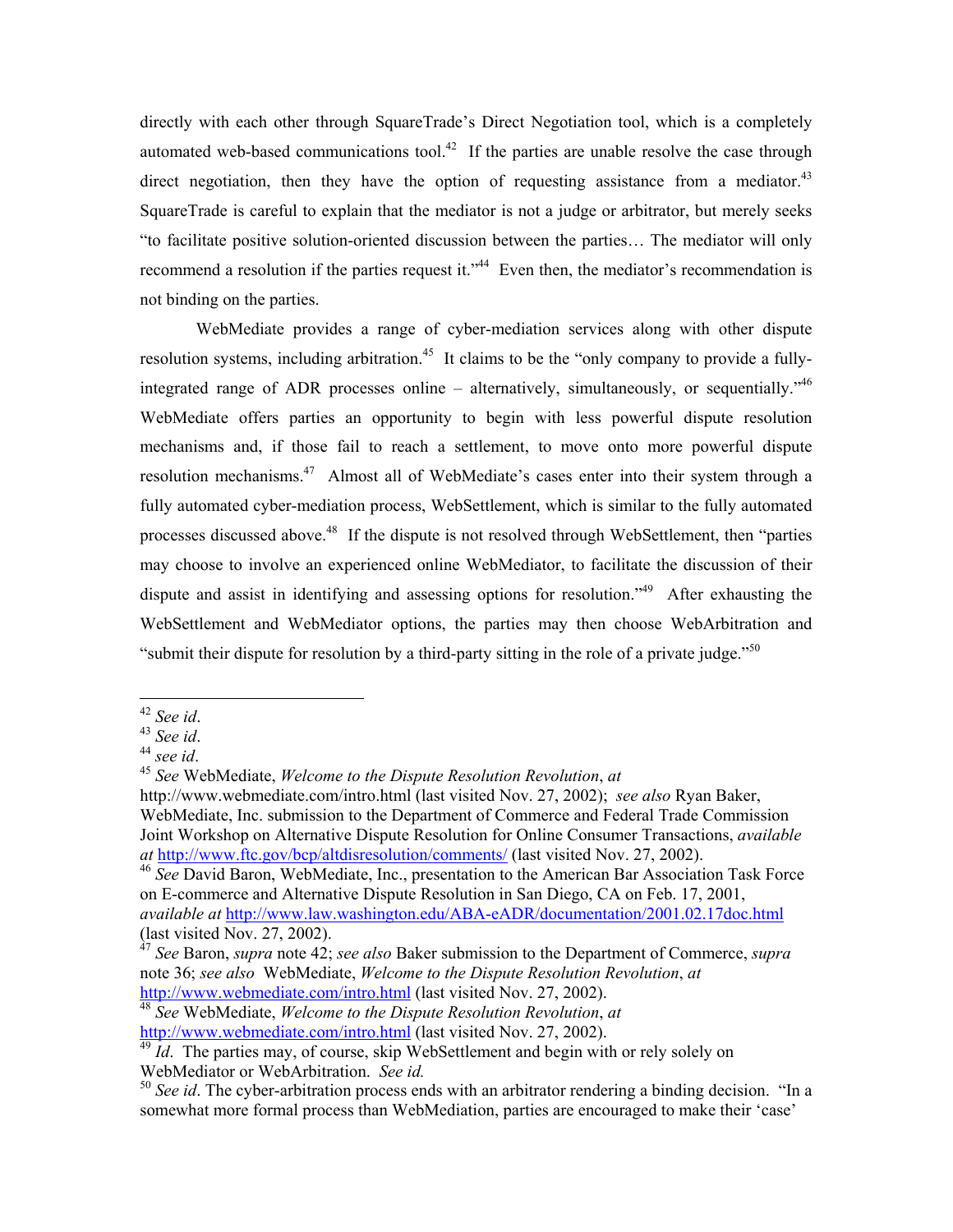### **Advantages of Cyber-Mediation**

As with traditional mediation, online mediation allows the mediator to adapt the process to address the particular needs of the disputants.<sup>51</sup> In addition to enhancing some of the benefits of traditional mediation, there are also advantages to resolving disputes over the Internet: "The process will allow for greater flexibility, more creative solutions and quicker decisions."<sup>52</sup> In particular, the benefits of cyber-mediation discussed below include cost savings, convenience and the avoidance of complicated jurisdictional issues.

### *Cost Savings and Convenience*

As with traditional mediation, a benefit of mediation over the Internet is that it can provide substantial savings when compared with traditional litigation, which can be extremely  $costlv<sub>1</sub>$ <sup>53</sup> In fact, cyber-mediation may be the only feasible option for individuals who are unable to afford traveling long distances, or for those involved in e-commerce disputes for low dollar amounts.[54](#page-6-3)

With attorney's fees being perhaps the greatest expense in traditional litigation, or even sometimes traditional mediation, parties may be able to save a lot of money in cyber-mediation, where hiring an attorney is often unnecessary.<sup>55</sup> For example, if the parties have determined liability and their dispute is solely over the amount of a monetary settlement, then the fully automated cyber-mediation websites discussed above may be sufficient to resolve their dispute.<sup>56</sup> In addition, substantial cost savings may also result because online mediation does not require parties to pay for long-distance phone calls or teleconferencing.<sup>[57](#page-6-6)</sup>

in a secure resolution forum to a WebArbitrator selected from WebMediate's network of experienced online arbitrators. Each party is given ample opportunity to present arguments and to rebut positions taken by the other side. At the conclusion of these presentations, the WebArbitrator issues a decision to the parties in written form." *Id.* 

<span id="page-6-0"></span><sup>51</sup> *See* E. Casey Lide, *ADR and Cyberspace: The Role of Alternative Dispute Resolution in Online Commerce, Intellectual Property and Defamation,* 12 OHIO ST. J. ON DISP. RESOL. 193, at 208 (1996).

<span id="page-6-1"></span><sup>52</sup> *Id*. at 219.

<span id="page-6-2"></span><sup>53</sup> *See* George H. Friedman, *Alternative Dispute Resolution and Emerging Online Technologies: Challenges and Opportunities,* 19 HASTINGS COMM. & ENT. L.J. 695, 712 (1997).

<span id="page-6-3"></span><sup>54</sup> *See* Llewellyn Joseph Gibbons, Robin M. Kennedy, and Jon Michael Gibbs*, Frontiers of Law: The Internet and Cyberspace: Cyber-mediation communications Medium Massaging the Message*, 32 N.M.L. REV. 27, 42 (2002)

<span id="page-6-4"></span><sup>55</sup> *See* Lan Q. Hang, *Online Dispute Resolution Systems: The Future of Cyberspace Law*, 41 SANTA CLARA L. REV. 837, 855 (2001).

<span id="page-6-5"></span><sup>56</sup> *See id.*

<span id="page-6-6"></span><sup>57</sup> Friedman, *supra* note 44, at 712.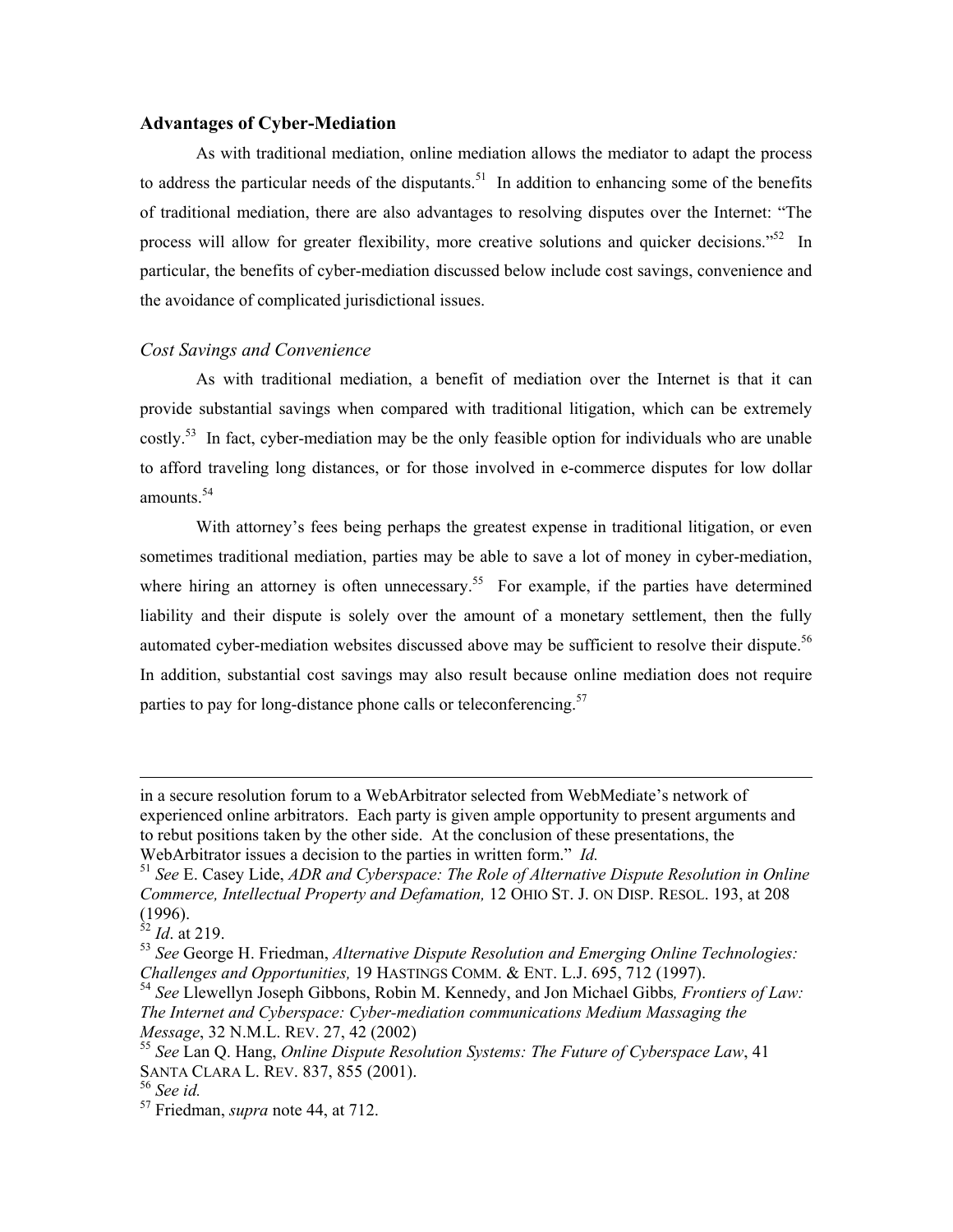Perhaps the most recognized benefit of online mediation is that the disputants do not have to travel lengthy distances to negotiate.<sup>58</sup> Since online disputes can arise between individuals from great distances, and even different countries, at least one of the parties will be required to travel far if they decide to rely on a traditional dispute resolution procedure.<sup>59</sup> Since parties can participate in cyber-mediation from their respective business locations or residences, this may lead to reduced costs and the expenditure of less time.<sup>60</sup> There is no need to rent a neutral facility to conduct the mediation and relevant documents and materials are readily available and do not have to be transported great distances.<sup>61</sup>

There are also several benefits that stem from the asynchronous nature of e-mail communications. Messages are not transmitted live, but can be written and then later sent.<sup>62</sup> Since e-mail, listservs, and web postings can be written, posted and responded to at any time, participating in cyber-mediation is substantially more convenient.<sup>63</sup> There are few of the scheduling difficulties that can arise in traditional mediation, where it is necessary to arrange times and places for meetings.  $64$  Parties are able to participate in the negotiation when they are ready and at convenient times.<sup>65</sup> The mediator can caucus with either or both of the parties privately, without affecting the flow of the mediation. <sup>66</sup> The amount of idle time that disputants experience is similarly reduced because, in contrast to traditional mediation, the mediator can devote time to one party without wasting the time of the other party, who would traditionally sit around waiting for the next mediation stage.  $67$  As Jim Melamed has explained:

> Experienced mediators are well aware of the benefits of asynchrony. This is a big part of the reason that many mediators 'caucus' (meet separately) with participants. Mediators want to slow the process down and assist participants to craft more capable contributions. This concept of slowing the process down and allowing participants to safely craft their contributions is at the heart of caucusing. Surely, the Internet works capably as an extension of individual party caucus and is remarkably convenient and affordable. Internet communications take less time to read and clients do not hear a professional fee meter clicking. When the

 $\overline{\phantom{a}}$ 

<span id="page-7-4"></span><sup>62</sup> *See* Jim Melamed, *The Internet and Divorce Mediation*, *available at*

<span id="page-7-0"></span><sup>58</sup> *See* Bordone, *supra* note 3, at 176.

<span id="page-7-1"></span><sup>59</sup> *See* Hang, *supra* note 46, at 855.

<span id="page-7-2"></span><sup>60</sup> *See id.*

<span id="page-7-3"></span><sup>61</sup> Gibbons *et al., supra* note 45, at 42.

http://www.mediate.com/articles/melamed9.cfm (last visited Nov. 25, 2002).

<span id="page-7-5"></span><sup>63</sup> *See* Friedman, *supra* note 44, at 712.

<span id="page-7-6"></span><sup>64</sup> *See* Gibbons *et al*., *supra* note 45, at 42; *see also* Friedman, *supra* note 44, at 712.

<span id="page-7-7"></span><sup>65</sup> *See* Jim Melamed & John Helie, *The World Wide Web Main Street of the Future is Here Today, available at* [http://www.mediate.com/articles/jimmjohn.cfm#](http://www.mediate.com/articles/jimmjohn.cfm) (last visited Nov. 26, 2002).

<span id="page-7-8"></span><sup>66</sup> *See* Gibbons *et al., supra* note 45, at 42.

<span id="page-7-9"></span><sup>67</sup> *See id*.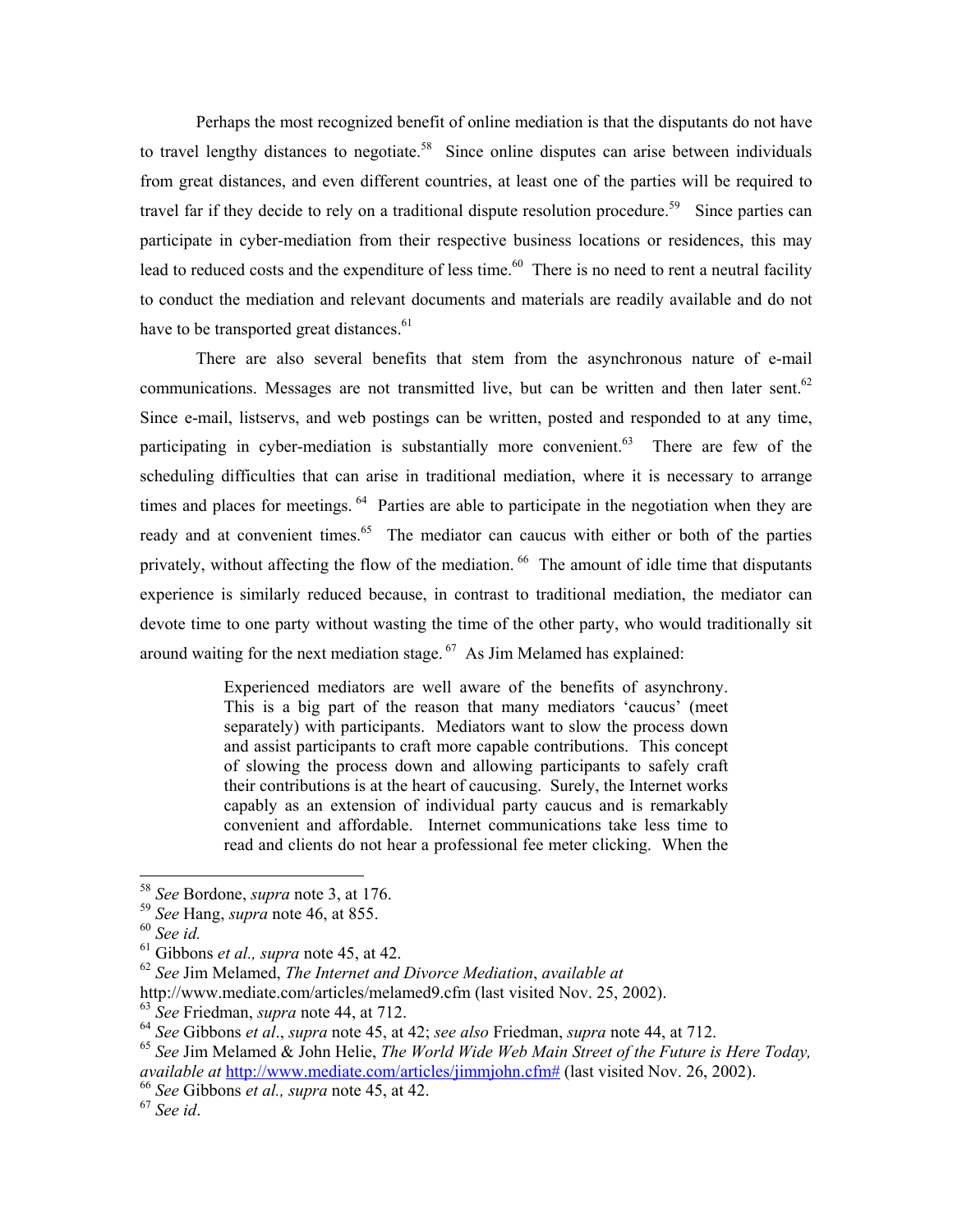Internet is utilized for caucus, the 'non-caucusing participant' does not need to sit in the waiting room or library reading *Time* magazine or growing resentful at being ignored.<sup>68</sup>

It may also be argued that more thoughtful, well-crafted contributions result from the ability of the parties to edit messages prior to sending them: "Asynchronous Internet communications have the advantage of being edited 'best' communications in sometimes contrast to 'first' (often impulsive) responses that can take place in real time face-to-face mediation discussions."<sup>69</sup> In addition, many of the cyber-mediation mechanisms, such as the fully automated cyber-mediation websites discussed above, are available all day long, every day of the year.<sup>70</sup> Disputants can therefore proceed to negotiate the settlement of disputes immediately, rather than waiting lengthy periods to go to trial.<sup>71</sup>

# *Avoidance of Complex Jurisdiction Issues*

A key advantage of resolving disputes through the use of cyber-mediation is that it avoids the issue of whether a particular court has jurisdiction over the dispute.<sup>72</sup> Since disputants can bind themselves to resolution through an agreement, jurisdictional issues can be avoided altogether. [73](#page-8-5)

#### **Disadvantages of Cyber-Mediation**

"Electronic communication is no substitute for the ability of face-to-face conversations to foster important process values of mediation." <sup>74</sup> Notwithstanding the advantages discussed above, cyber-mediation also creates has several disadvantages when compared with traditional mediation. As Joel Eisen observes, the practice of mediation cannot easily be reproduced in the online environment because "cyberspace is not a 'mirror image' of the physical world." [75](#page-8-7) 

<span id="page-8-0"></span><sup>68</sup> Jim Melamed, *The Internet and Divorce Mediation*, *available at*

http://www.mediate.com/articles/melamed9.cfm (last visited Nov. 25, 2002).

<span id="page-8-2"></span><span id="page-8-1"></span>

<sup>69</sup> *Id*. 70 *See* Gibbons *et al*., *supra* note 45, at 42; *see also* Friedman, *supra* note 44, at 711.

<span id="page-8-3"></span> $\frac{71}{72}$  *See* Hang, *supra* note 46, at 856.<br> $\frac{72}{72}$  *See id.* 

<span id="page-8-4"></span>

<span id="page-8-5"></span><sup>72</sup> *See id*. 73 Lide, *supra* note 42, at 200.

<span id="page-8-6"></span><sup>74</sup> Joel B. Eisen, *Are We Ready for Mediation in Cyberspace?* 1998 BYU L. Rev. 1305, 1308 (1998).

<span id="page-8-7"></span><sup>75</sup> Eisen, *supra* note 65, at 1310.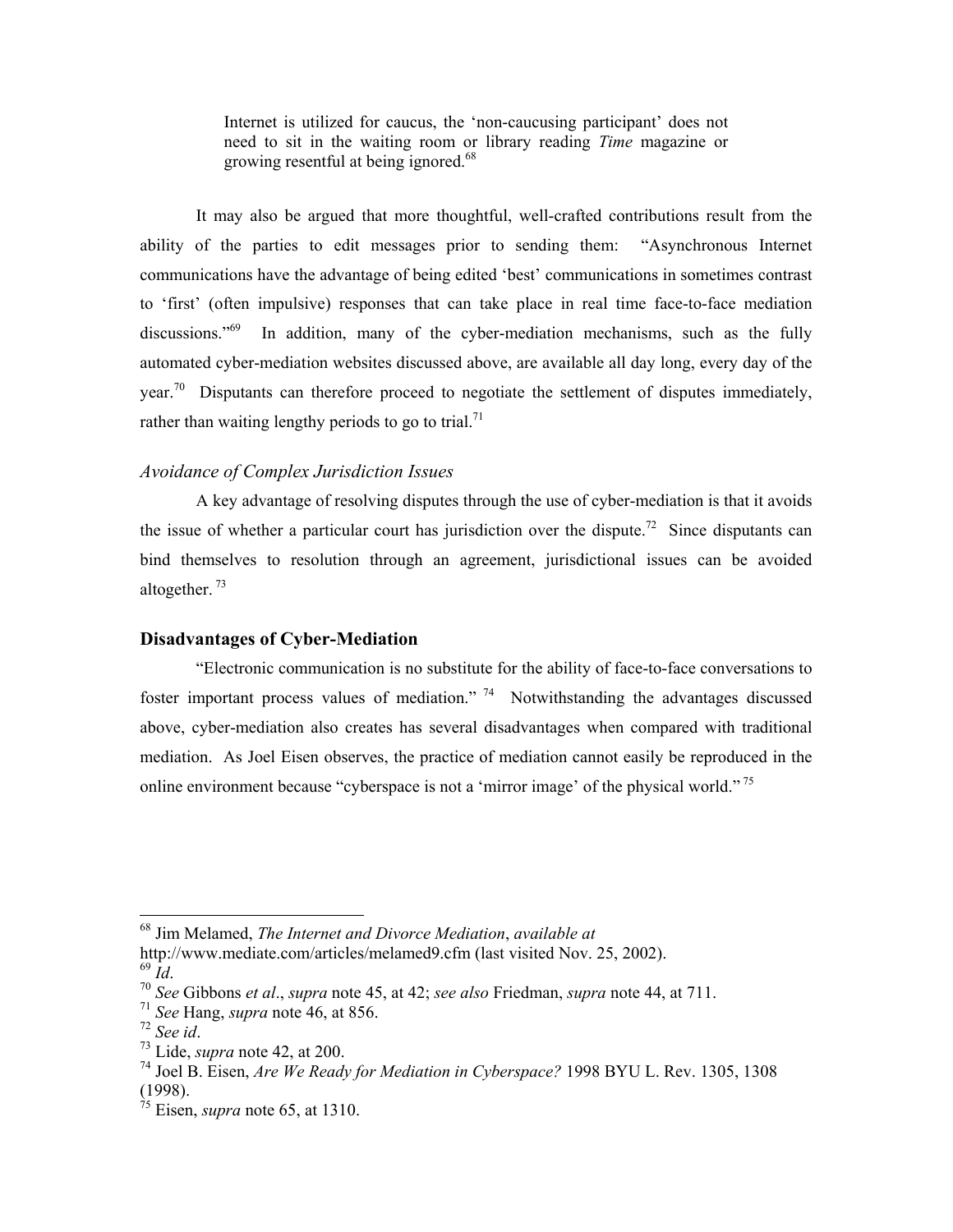### *Limited Range of Disputes*

Some disadvantages are specific to the method of cyber-mediation chosen. For example, fully automated cyber-mediation can only be used to resolve specific types of disputes and, even then, can only handle disputes where the amount of the settlement is the only unresolved issue. In fact, for fully automated cyber-mediation to work properly, it would seem that the parties would need to have undertaken initial discussions, agreed to the basic facts surrounding the dispute and have determined that one of the parties is responsible for damages. The parties would then seemingly have to have agreed to limit further discussions to the single issue of an appropriate amount of monetary compensation. Limiting the final stage of negotiations to determining a dollar figure for compensation seemingly leaves out the possibility for innovative, interest-oriented, out-of-the-box negotiating that is the hallmark of many successful negotiations.

#### *Impersonal*

"There is almost universal agreement that mediation is most effective if the parties to the dispute are physically present before the mediator.<sup>776</sup> As Joel Eisen argues, "the great paradox of online mediation is that it imposes an electronic distance on the parties, while mediation is usually an oral form of dispute resolution designed to involve participants in direct interpersonal contact."[77](#page-9-1) Mediation is normally based on an informal, face-to-face discussion of the issues between participants.<sup>78</sup> "Creating an atmosphere in which the parties trust the mediator to help them reach a resolution of their dispute is considered vital, if not indispensable, by most mediators."<sup>79</sup> Negotiations are certainly more effective when the parties are able to communicate with one another freely. For example, helping parties to listen and understand concerns, empathize with each other, vent feelings and confront emotions is considered to be an important part of mediation.<sup>80</sup> "For many participants, mediation is about the 'venting' of feelings and emotions that they would be unable to express in a more formal setting such as a courtroom. The opportunity to tell one's version of the case directly to the opposing party and to express accompanying emotions can be cathartic for mediation participants." [81](#page-9-5) 

Cyber-mediation, on the other hand, loses the dynamics of traditional mediation because it takes place at a distance and in front of computer screens, rather than with face-to-face

<span id="page-9-0"></span><sup>76</sup> William T. D'Zurilla, *Alternative Dispute Resolution*, 45 LA. B.J. 352 (1997).

<span id="page-9-1"></span><sup>77</sup> Eisen, *supra* note 65, at 1310.

<span id="page-9-2"></span><sup>78</sup> *See id.* at 1312-13.

<span id="page-9-3"></span><sup>79</sup> S*ee id*. at 1325.

<span id="page-9-4"></span><sup>80</sup> *See id*. at 1323, 1325.

<span id="page-9-5"></span><sup>81</sup> *See id.* at 1323.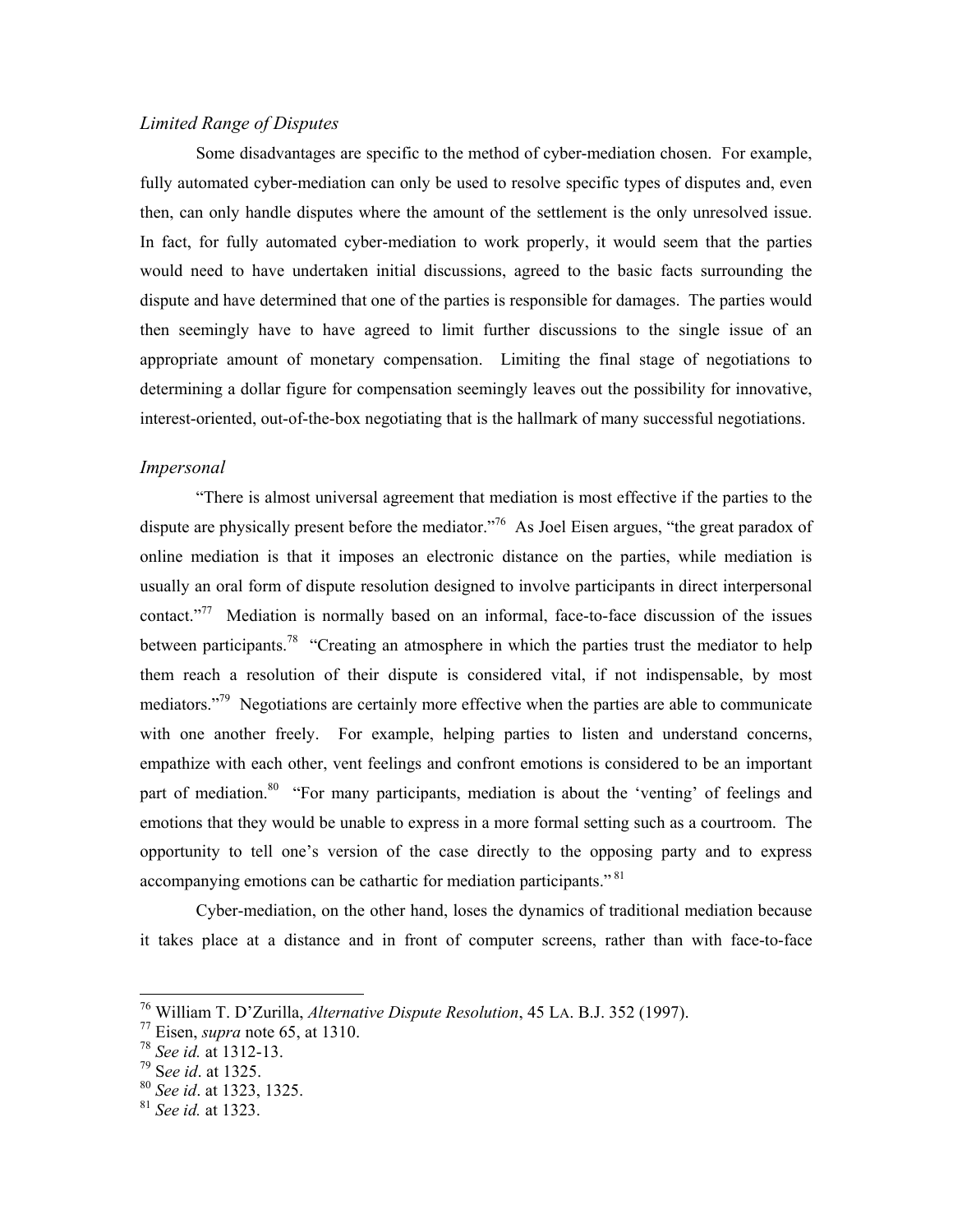communication.<sup>82</sup> "The substitution of e-mail for dialogue, for example, makes it difficult to give any weight to emotion in mediation."<sup>83</sup> In Internet disputes, there are great distances between the parties psychologically and large barriers to creating an open dialogue: there is typically no prior connection or any personal contact between the parties, they generally do not have an ongoing relationship (in fact, they often know little about one another), nor is there any hope of a future relationship (most often, cyber-disputes involve a "one-shot transaction.") Thus, the effectiveness of cyber-mediation is challenged directly by the lack of an established relationship or personal connection. Additionally, communications online do not express the variable tone, pitch and volume of the participants and cannot transmit personalities or physical cues. "Oral expressions of feelings in a face-to-face setting have a richer and more meaningful context than written expressions of feelings in an e-mail exchange."<sup>84</sup> In this way, it is more difficult to evaluate the flexibility of a particular party, or the strength of a party's feelings or confidence on particular issues.<sup>[85](#page-10-3)</sup>

Some authors have argued that the lack of personal presence in cyber-mediation can make it more difficult for the mediator to maintain effective control over the negotiating parties.

> The online medium, at least the e-mail environment, makes it difficult for the mediator to manage or temper the tone of the interactions without sounding controlling and judgmental. The mediator, at least in the beginning, is a disembodied voice and cannot use her own physical 'personhood' to set the parties at ease and create an environment for sustained problem-solving. Similarly, absent the physical presence of the disputants, the mediator has difficulty using the intuitive cues of body language, facial expression, and verbal tonality that are part of face-toface mediation processes.<sup>86</sup>

Beal has also explained that it constrains the mediator's ability to express "serious demeanor, professional presentation, occasional humor, and just plain charisma."<sup>87</sup> Eisen concludes that, "[g]iven the profession's current orientation to listening and processing oral

<span id="page-10-0"></span> $82$  See id.

<span id="page-10-2"></span><span id="page-10-1"></span>

<sup>82</sup> *See id*. 83 *See id*. 84 *See id*. at 1311.

<span id="page-10-3"></span>

<span id="page-10-4"></span><sup>85</sup> *See id*. 86 Ethan Katsh, Janet Rifkin and Alan Gaitenby, *E-Commerce, E-Disputes, and E-Dispute Resolution: In the Shadow of "eBay Law*,*"* 15 OHIO ST. J. ON DISP. RESOL. 705, 714 (2000).

<span id="page-10-5"></span><sup>87</sup> Bruce Leonard Beal, *Online Mediation: Has Its Time Come?* 15 OHIO ST. J. ON DISP. RESOL. 735, 737 (2000).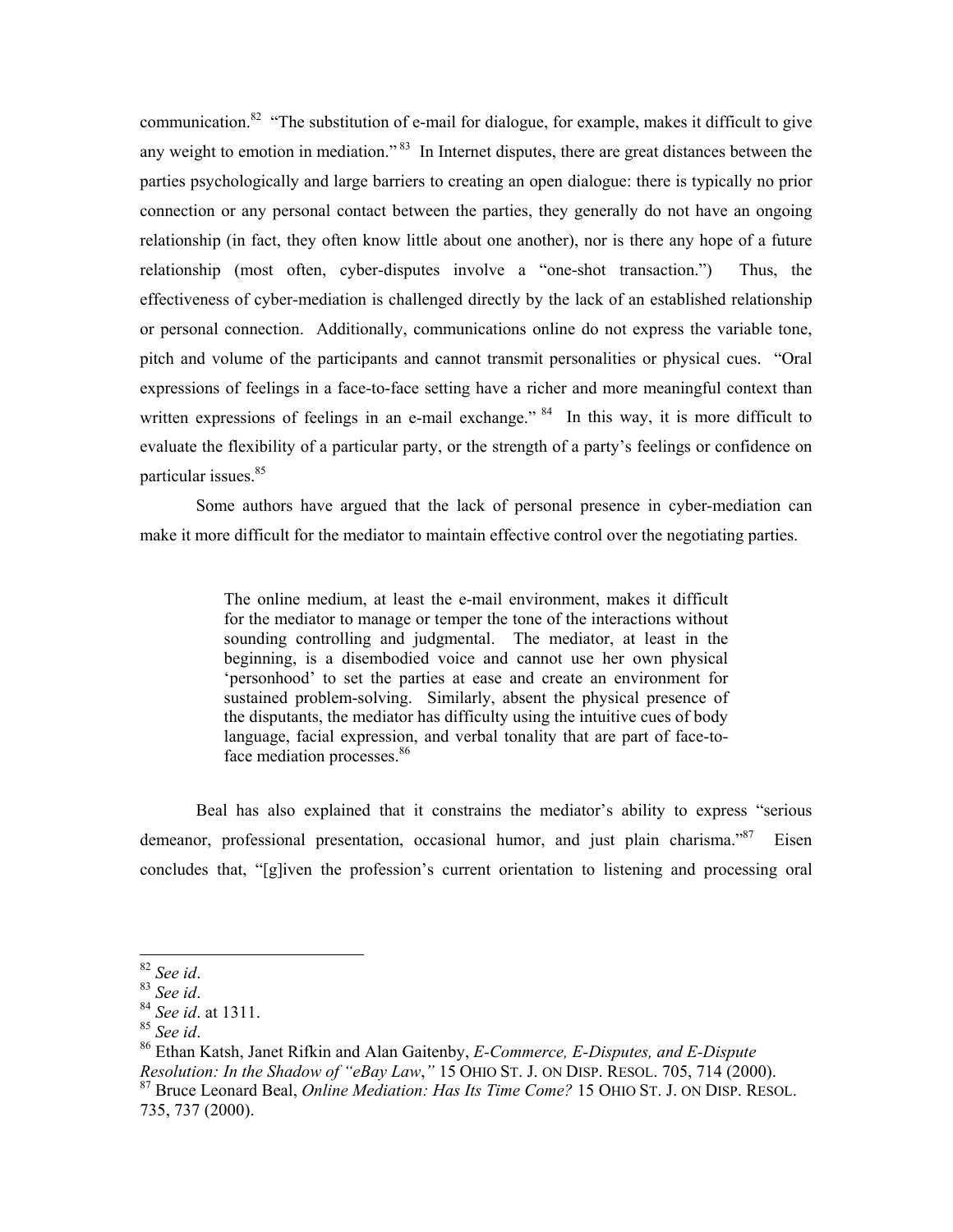information, mediators would find it largely impossible to translate their skills to the online setting."<sup>[88](#page-11-0)</sup>

### *Potentially Inaccessible*

Access to online computers may pose a problem for some individuals, especially those involved in disputes that result from off-line transactions.<sup>89</sup> Continuous Internet access for the length of time it takes to resolve a dispute (which may vary from hours, to days, to weeks) may also pose a problem for those with limited access or those who would find doing so uncomfortable or inconvenient. It may also disadvantage those who are less familiar with computers and their use or those who are incapable of undertaking detailed written communications.

In addition, even though cyber-mediation can be one of the least expensive alternatives for resolving disputes, the relatively modest fees that it does require may still be out of reach for many individuals involved in e-commerce disputes. Since online disputes typically concern small sums of money, the cost of cyber-mediation is an important consideration.<sup>90</sup> SettlementOnline, for example, requires payment of \$300 for each settlement reached (\$150 fee for each claim resolved, with an additional \$150 coming out of the settlement amount).<sup>91</sup> CyberSettle offer flat fees based that vary based on the amount of the settlement with a payment of \$100 being required for any settlement under  $$5000$ .<sup>92</sup> Fees for CyberSettle's services are generally taken out of the settlement amount, although insurance carriers are obligated to pay an additional \$150 in submission and engagement fees.<sup>93</sup> Thus, for disputes of a few hundred dollars, a party may be unwilling to pay one-third of a potential settlement to a service to help settle the dispute.As a result, the effectiveness of such mechanisms for resolving online disputes has to be questioned, unless there is little, if any, fee.<sup>94</sup> With the current fees that these websites are charging, it is likely that cyber-negotiation is out of reach for many Internet disputes.

l

[http://www.cybersettle.com/products/ins\\_pricing.asp](http://www.cybersettle.com/products/ins_pricing.asp) (last visited Jan. 26, 2003).

<span id="page-11-0"></span><sup>88</sup> Eisen, *supra* note 65, at 1308.

<span id="page-11-1"></span><sup>89</sup> *See id*. at 1336.

<span id="page-11-2"></span><sup>90</sup> *See* Ponte, *supra* note 3, at 69.

<span id="page-11-3"></span><sup>91</sup> *See* SettlementOnline, *Settlement Online Pilot Program Proposal*, *at*  <http://settlementonline.com/Proposal.html>(last visited Nov. 27, 2002).

<span id="page-11-4"></span><sup>&</sup>lt;sup>92</sup> See Cybersettle, *Attorney Pricing*, *at* [http://www.cybersettle.com/products/atty\\_pricing.asp](http://www.cybersettle.com/products/atty_pricing.asp) (last visited Nov. 27, 2002).

<span id="page-11-5"></span><sup>93</sup> *See* Cybersettle, *Claim Professional Pricing*, *at* 

<span id="page-11-6"></span><sup>94</sup> *See* Ponte, *supra* note 3, at 74.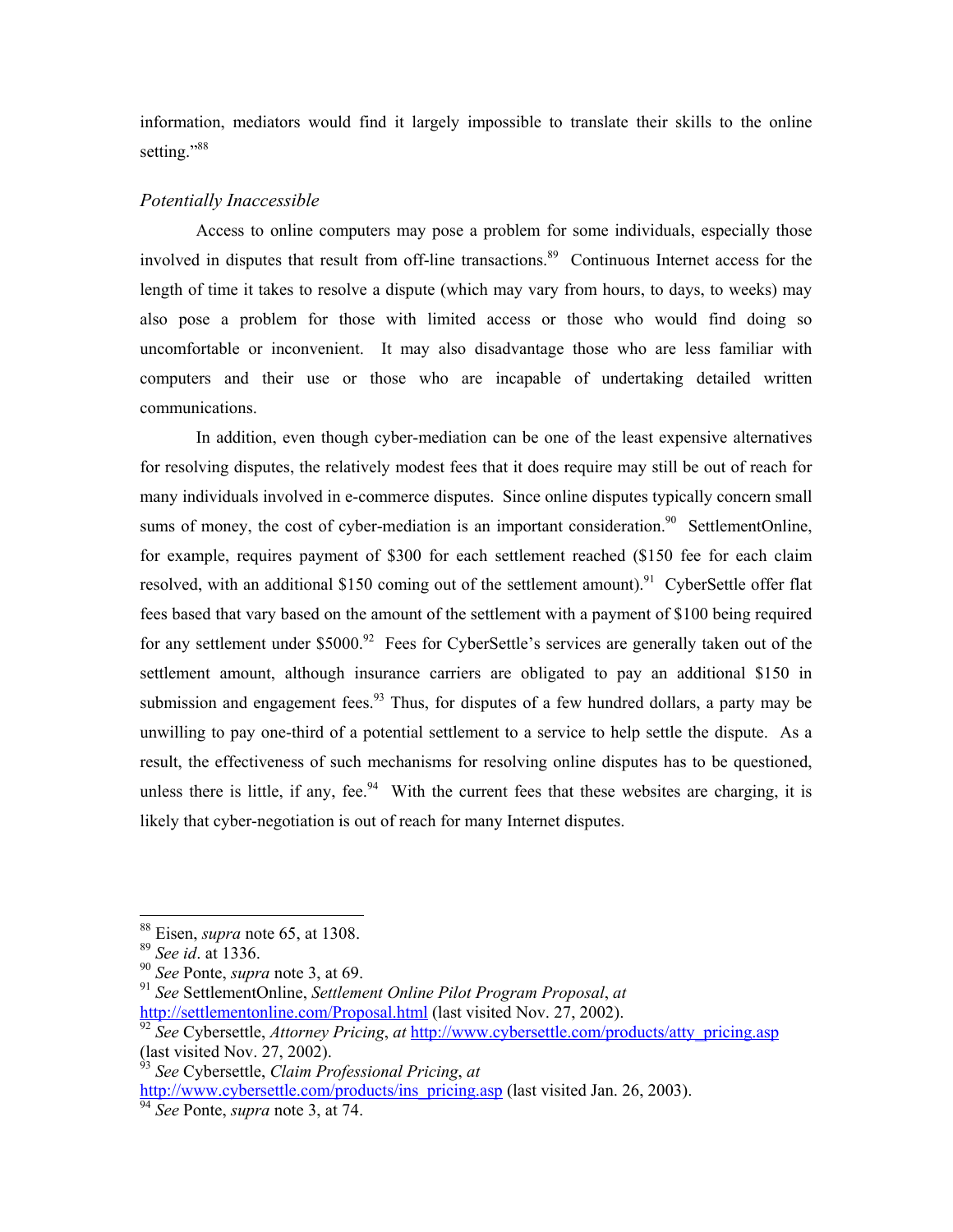### *Confidentiality Concern*

Katsch has discussed the concern over the protection of confidential material in ODR.<sup>95</sup> Whereas traditional mediation does not create a physical record, online mediation creates an electronic record. <sup>96</sup> This could potentially enable a party to print out and distribute e-mail communications easily and without the knowledge of the other party.  $97$  This may hinder the development of open and honest exchanges in cyber-mediation.<sup>98</sup>

### **Conclusion: The Promise of Cyber-Mediation**

Based on its commercial success thus far, it would appear that the fully automated cybermediation mechanisms are proving to be an advantageous forum for a number of disputants. In fact, Cybersettle claims to have handled more than 60,000 transactions since it went online in 1998, facilitating settlements for more than \$350 million.<sup>99</sup> Cyber-mediation using sophisticated software and traditional mediation using online technologies, on the other hand, appear to have had more limited success thus far. Ponte, for example, notes that the OneAccord software is relatively new and that cyber-mediation experts feel that greater experimentation and research needs to take place in order to improve it. <sup>100</sup> The potential of the more traditional negotiation methods supplemented by online technologies appears to remain untapped. As the founder and owner of Internet Neutral, Bruce Leonard Beal, explains, "[a]lthough dozens of 'cases' have been submitted to Internet Neutral for possible resolution, not one case has yet progressed to actual mediation using the online mediation system."<sup>101</sup> Beal lists several reasons that Internet Neutral's online mediation system is not being utilized, including: 1) the lack of consent of at least one party either to mediation or the use of a particular technology (e.g. e-mail, instant messaging, etc.)<sup>102</sup>; 2) the amount in dispute is not sufficient to warrant costs of mediation; 3) at least one of the parties "misapprehends the nature of mediation and desires arbitration or even litigation instead."<sup>103</sup> Thus, before making a determination that cyber-mediation is an "effective" or "ineffective" mechanism for resolving disputes, it is necessary to recognize that it is in its early

-

<span id="page-12-0"></span><sup>95</sup> *See* M. Ethan Katsch, *Dispute Resolution in Cyberspace*, 28 CONN. L. REV. 953, 971 (1996).

<span id="page-12-2"></span><span id="page-12-1"></span>

<sup>96</sup> *See id*. 97 *See id.* at 971-72.

<span id="page-12-3"></span><sup>98</sup> *See id.* at 971.

<span id="page-12-4"></span><sup>99</sup> *See* Cybersettle, *Cybersettle Fact Sheet*, *at* <http://www.cybersettle.com/about/factsheet.asp>(last visited Nov. 27, 2002)

<span id="page-12-8"></span><span id="page-12-5"></span><sup>100</sup> *See* Ponte, *supra* note 3, at 69-70.

<span id="page-12-6"></span><sup>101</sup> Beal, *supra* note 78, at 741.

<span id="page-12-7"></span> $102$  Beal explains that, "even where all of the parties consent to online mediation in general, it is rare that they mutually will agree to implement a specific Internet technology, either e-mail, chat room, instant messaging, or videoconferencing. E-mail never has been agreed to." *Id*. at 742.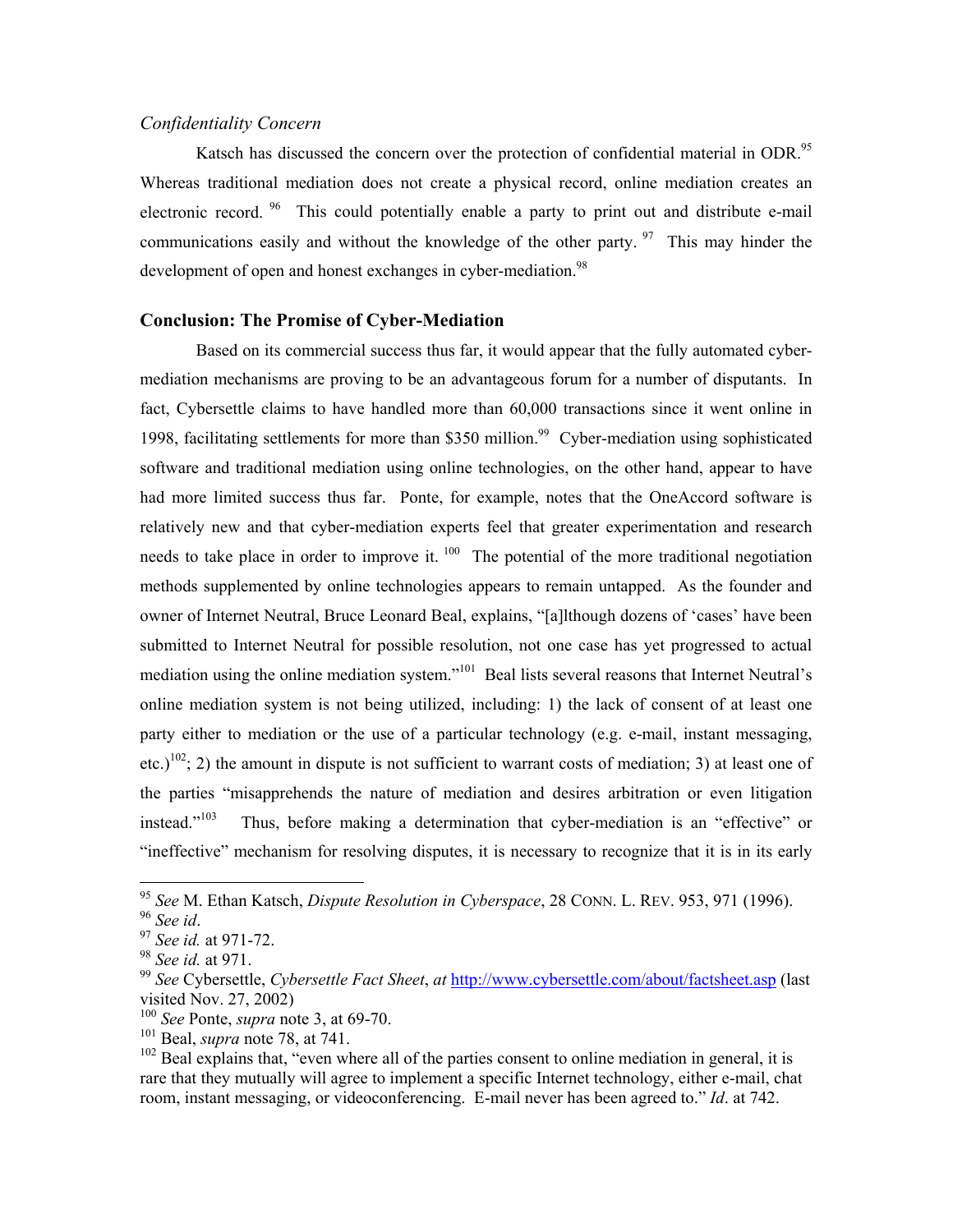stages of development. Cyber-mediation services will likely continue to be refined and continue to improve along with developments in technology.

In addition, some of the disadvantages of cyber-mediation discussed above may not have much merit when applied to disputes that arise online. For example, in defending cybermediation against attacks that it is "impersonal," Hang argues that "[t]he problem with face-toface contact is that it does not take into account the fact that anonymity is highly valued over the Internet. If there must be face-to-face contact for each dispute resolution, [ODR] is more likely to fail because anonymity is part of the Internet culture. The advantage of [ODR] is that [it] may preserve anonymity and resolve the dispute at the same time."<sup>104</sup> It may also be that there is not a significant problem with a lack of access, particularly those with disputes stemming from Internet activity. Friedman points out that most people who engage in online activities either own their own computer or have good access to an online computer.<sup>105</sup> Hang further points out that "those" sophisticated enough to engage in online commerce are presumably sophisticated enough to communicate effectively online, especially since making an online purchase usually requires an e-mail account and some internet skills."<sup>[106](#page-13-2)</sup>

Although cyber-mediation has been criticized due to its impersonal nature, it will likely become more like traditional mediation, increasingly popular and better suited to resolving disputes as technology advances. Beal argues that "online mediation will not manifest fully until videoconferencing becomes commonplace and the following apply: (1) video cameras and microphones are built into computers; (2) videoconferencing software is bundled with computers; and (3) modems are fast enough (i.e., 'broadband' or 412 kilobytes per second and greater) to accommodate videoconferencing."<sup>107</sup> Katsh, Rifkin and Gaitenby similarly argue that videoconferencing is an "obvious solution to the lack of face-to-face encounters" in cybermediation.<sup>108</sup>

In conclusion, cyber-mediation is a recent phenomenon and will likely become an increasingly effective mechanism for resolving disputes as technology advances. In the future, as online video conferencing becomes increasingly available, it will become easier for disputants to undertake face-to-face negotiations. This will address the major claimed disadvantage of cybermediation: that it is impersonal. Nevertheless, until video-conferencing technology becomes

1

<sup>103</sup> *Id*. at 741.

<span id="page-13-0"></span><sup>104</sup> *See* Hang, *supra* note 46, at 858.

<span id="page-13-1"></span><sup>105</sup> *See* Friedman, *supra* note 44, at 708.

<span id="page-13-2"></span><sup>106</sup> *See* Hang, *supra* note 46, at 859.

<span id="page-13-3"></span><sup>107</sup> Beal, *supra* note 78, at 736.

<span id="page-13-4"></span><sup>108</sup> Katsh, *et al.*, *supra* note 77, at 718.